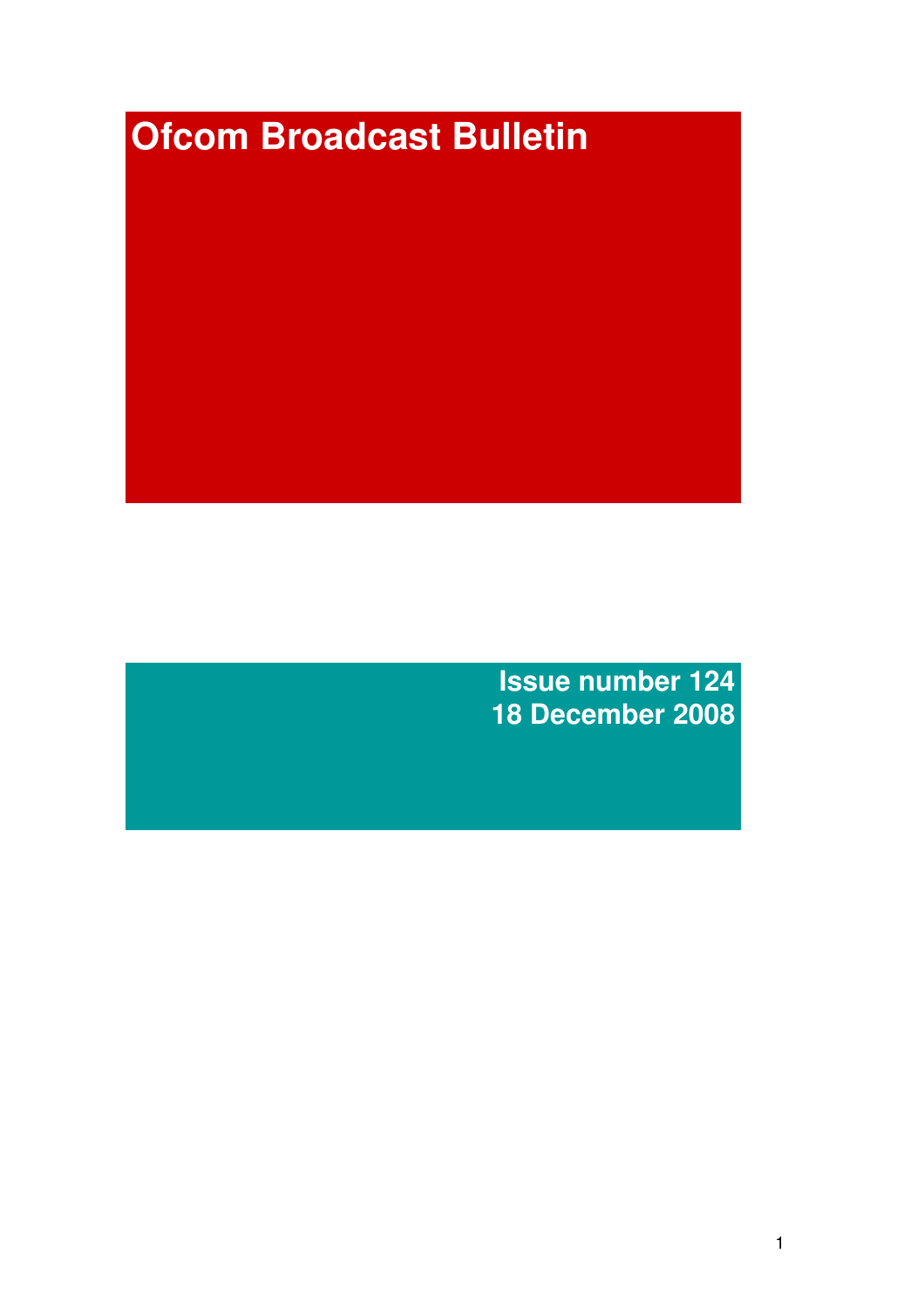# **Contents**

| Introduction                                                                                                                                                                                                                                                                                                                                                                                                                                                                         | 3  |
|--------------------------------------------------------------------------------------------------------------------------------------------------------------------------------------------------------------------------------------------------------------------------------------------------------------------------------------------------------------------------------------------------------------------------------------------------------------------------------------|----|
| <b>Background to findings in this Bulletin</b>                                                                                                                                                                                                                                                                                                                                                                                                                                       | 3  |
| Summary of action taken by the BBC                                                                                                                                                                                                                                                                                                                                                                                                                                                   | 4  |
| <b>Standards cases</b>                                                                                                                                                                                                                                                                                                                                                                                                                                                               |    |
| <b>Notice of Sanctions</b>                                                                                                                                                                                                                                                                                                                                                                                                                                                           |    |
| <b>Dermot O'Leary</b><br>Radio 2, 2 June 2006 to 9 December 2006                                                                                                                                                                                                                                                                                                                                                                                                                     | 5  |
| <b>Tony Blackburn</b><br>BBC London 94.9FM, December 2005 to December 2006                                                                                                                                                                                                                                                                                                                                                                                                           | 5  |
| In Breach                                                                                                                                                                                                                                                                                                                                                                                                                                                                            |    |
| <b>Blue Peter</b><br>BBC1, 4, 9 and 11 January 2006, 17:00<br>CBBC, 4, 9 and 11 January 2006, 18:30                                                                                                                                                                                                                                                                                                                                                                                  | 6  |
| <b>Film Café</b><br>BBC Asian Network, 17 February 2007, 10:00                                                                                                                                                                                                                                                                                                                                                                                                                       | 9  |
| <b>The Tom Robinson Show</b><br>BBC 6 Music, September 2006                                                                                                                                                                                                                                                                                                                                                                                                                          | 11 |
| Statement on other BBC competitions                                                                                                                                                                                                                                                                                                                                                                                                                                                  |    |
| <b>Various programmes</b><br>Various BBC radio & television services, various dates<br>between 1 January 2005 and June 2007                                                                                                                                                                                                                                                                                                                                                          | 13 |
| Not in Breach                                                                                                                                                                                                                                                                                                                                                                                                                                                                        |    |
| Audience voting in various BBC television programmes<br>Strictly Come Dancing, BBC1, 15 December 2007, 18:00<br>Sports Personality of the Year, BBC1, 9 December 2007, 19:00<br>Strictly Come Dancing: The Final, BBC1, 22 December 2007, 21:25<br>Eurovision: Your Decision, BBC1, 1 March 2008, 19:00<br>I'd Do Anything, BBC1, 10 May & 31 May 2008, 19:30 & 18:00<br>Last Choir Standing, BBC1, 30 August 2008, 18:00<br>Eurovision Dance Contest, BBC1, 6 September 2008, 20:00 | 15 |
| <b>Sports Personality of the Year</b><br>BBC1, 9 December 2007, 19:00                                                                                                                                                                                                                                                                                                                                                                                                                | 17 |

Please note there are no Fairness and Privacy adjudications, or details of any other cases Not in Breach/Resolved, in this issue of the Bulletin.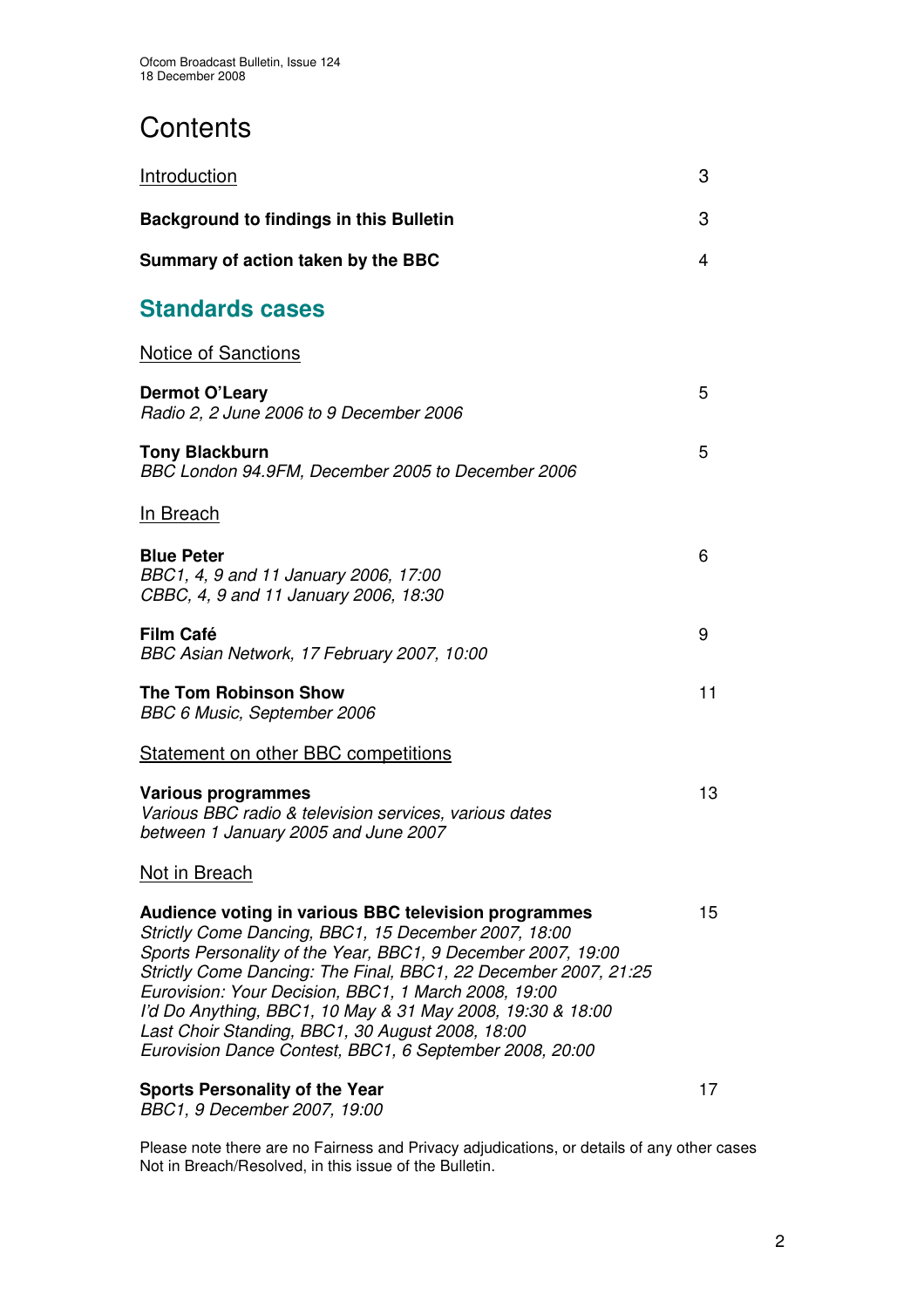# Introduction

The Broadcast Bulletin reports on the outcome of investigations into alleged breaches of those Ofcom codes with which broadcasting licensees are required to comply, including the Ofcom Broadcasting Code. The Broadcasting Code ("the Code") took effect on 25 July 2005 (with the exception of Rule 10.17 which came into effect on 1 July 2005). The Code is used to assess the compliance of all programmes broadcast on or after 25 July 2005. It can be found at: http://www.ofcom.org.uk/tv/ifi/codes/bcode/

With certain exceptions, the Code applies to the BBC. The BBC is jointly regulated by Ofcom and the BBC Trust. The distribution of responsibility between Ofcom and the Trust is set out in a Memorandum of Understanding<sup>1</sup> ("MoU") between the two bodies.

# **Background to findings in this Bulletin**

In 2007, there were a number of allegations made in the press about broadcasters mishandling the use of telephone interactivity, including premium rate services ("PRS"), in audience competitions and voting.

In response to this press interest, the BBC carried out two separate 'trawls' of its output to detect any instances of editorial breaches involving audience deception on its services. The first 'trawl' was launched on 7 March 2007 and looked into the BBC's use of PRS in programmes. The second 'trawl', launched on 12 July 2007, was much wider in scope to include any audience deception. The BBC subsequently informed Ofcom of a number of cases that it had uncovered during its investigations. A group of these cases resulted in the imposition of statutory sanctions by Ofcom earlier in 2008<sup>2</sup>.

In addition, Ofcom also received a number of complaints in 2008 concerning the conduct of votes and competitions.

Ofcom's decisions on the remainder of these BBC cases are included in this Bulletin. These include: a notice of the imposition of statutory sanctions in two cases (with weblinks to the full adjudications); a number of 'in breach' findings; a statement on various BBC programmes involving competitions; and 'not in breach' findings relating to various BBC programmes involving audience voting.

<sup>&</sup>lt;sup>1</sup> This MoU was amended in July 2008 to confer joint jurisdiction in respect of BBC programmes where deceptive or misleading content is broadcast by the BBC and arises from an explicit on-air invitation to the audience to participate in a vote or competition and harm or offence to members of the public is, or is likely to be, caused. Full details of the addition to the MoU can be found at: http://www.ofcom.org.uk/about/csg/ofcombbc/mou\_addition/

 $^2$  Full details of Ofcom's adjudications in 2008 on these previous BBC cases are available at: http://www.ofcom.org.uk/tv/obb/ocsc\_adjud/bbcjuly08/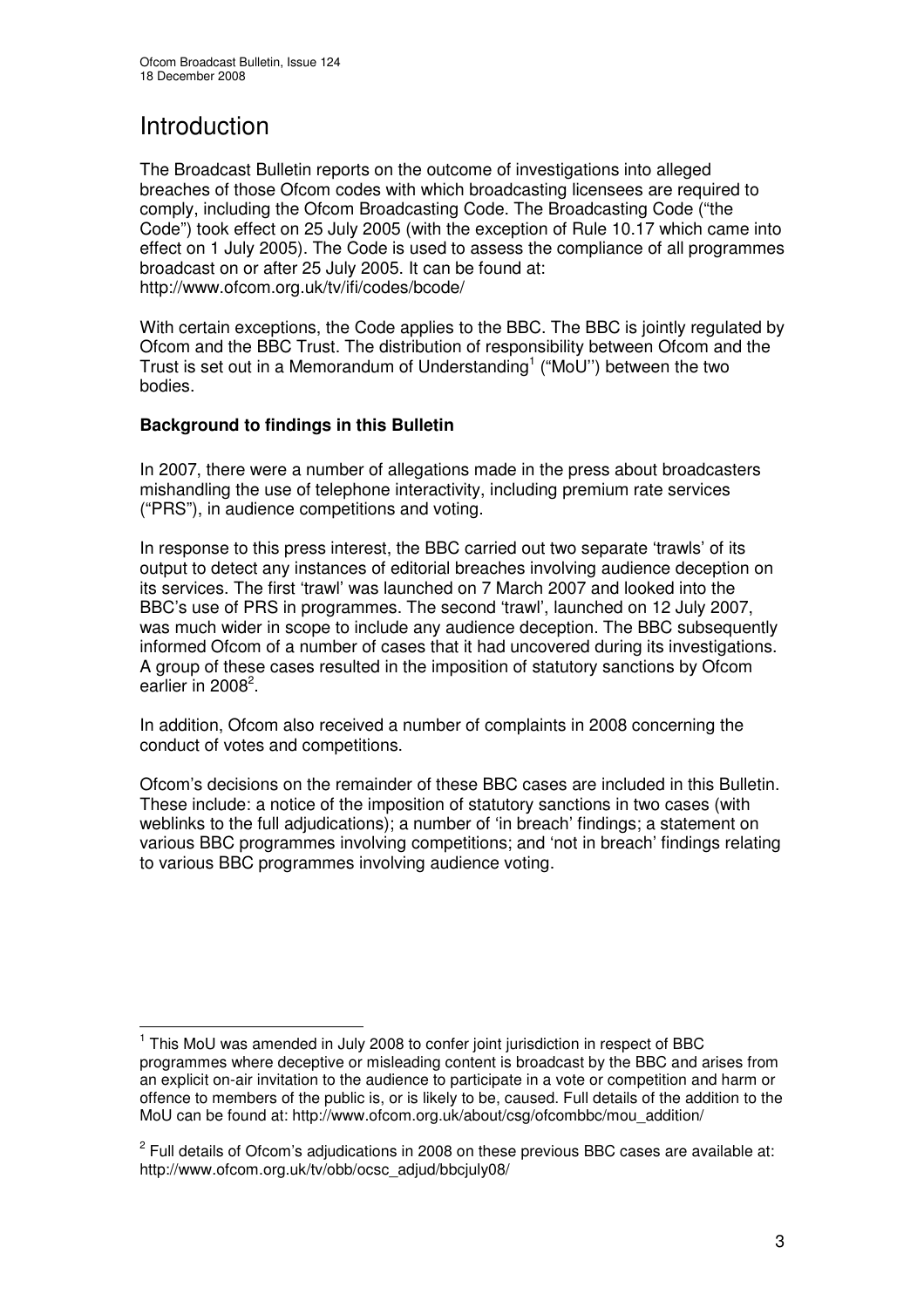# **Summary of action taken by the BBC following its investigations**

The BBC advised Ofcom that when it received the findings of its investigations (see page 3, above), it immediately suspended all competitions until it could complete a review of its practices and guidelines. The BBC Director General had set out an action plan to prevent any repeat of the incidents, and to ensure programmes were made to the highest standard. Action taken by the BBC included:

- The creation of an Editorial Standards Board to supervise the implementation of the action plan.
- A comprehensive review of BBC competitions. At the heart of this review was the need to ensure that the public could place its trust in competitions broadcast by the BBC. New guidance was issued to content producers and a new Code of Conduct created. Competitions were not re-introduced until January 2008 and the BBC advised that it now ran fewer competitions. Further, there was a substantial change to the BBC's approach to, and use of, competitions that was designed to embed in the BBC's culture the overriding principle that competitions must be run fairly, and "where there is tension between fairness and any other consideration, fairness must prevail".
- A comprehensive review of compliance procedures and processes. All the proposals identified in this review have since been implemented. A senior manager is now responsible for editorial standards and compliance on each of the production divisions' boards. In addition, a new editorial compliance forum, which reports to the Editorial Standards Board meets monthly.
- A review of the use of telephony, which resulted in the creation of the Interactive Technical Advice and Compliance Unit to provide specialist technical and business affairs support to production and content teams.
- The creation of a mandatory staff training programme called "Safeguarding" Trust", to ensure that every member of the BBC's staff understands the importance of the issue of trust. All BBC staff engaged in content production and numerous individuals who regularly work for the BBC on freelance contracts had completed the training.
- Steps to ensure that all staff, including freelancers and casuals, sign contracts stating they will comply with the BBC's editorial standards.

In considering the following cases, Ofcom took account of the steps outlined above.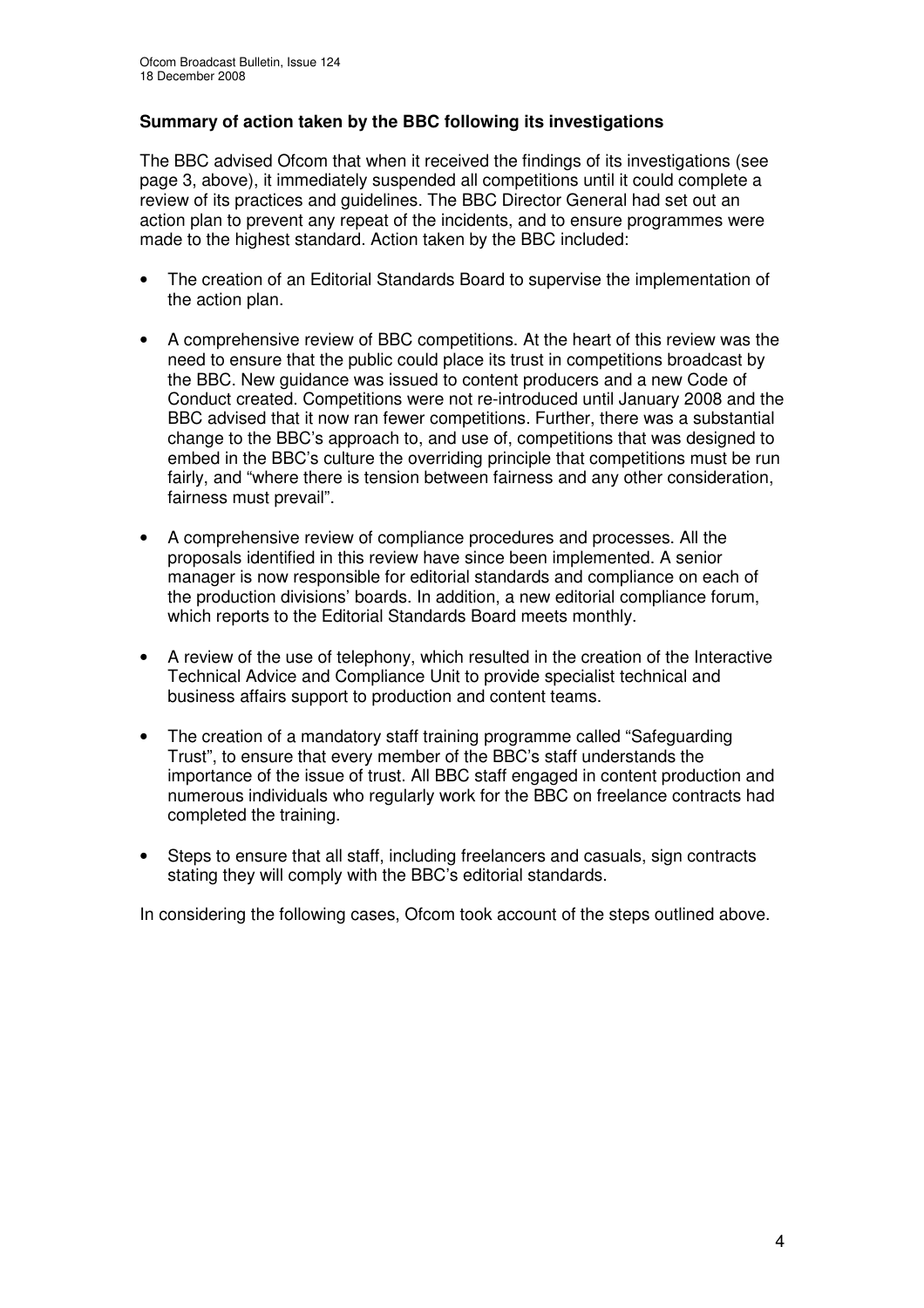# **Standards cases**

# **Notice of Sanctions**

# **British Broadcasting Corporation ("BBC")**

*Dermot O'Leary, Radio 2, 2 June 2006 to 9 December 2006 Tony Blackburn, BBC London 94.9FM, December 2005 to December 2006*

On 18 December 2008, Ofcom published its decisions to impose statutory sanctions on the BBC for breaches of Rule 2.11 of the Code (competitions should be conducted fairly) in the two cases above.

Ofcom has found that Rule 2.11 was breached in each programme, as follows:

# *Dermot O'Leary***, Radio 2, 2 June 2006 to 9 December 2006**

The full adjudication can be found at:

http://www.ofcom.org.uk/tv/obb/ocsc\_adjud/BBCRadio2.pdf

For the reasons set out in the adjudication, Ofcom imposed a financial penalty of **£70,000** on the BBC, and directed it to broadcast a statement of Ofcom's findings on Radio 2, on a specified occasion, in a form to be determined by Ofcom.

Listener competitions were included in eight pre-recorded editions of *Dermot O'Leary* that were broadcast 'as live'. Listeners to the broadcasts were invited to participate in the competitions when they had no chance of entering or winning.

## *Tony Blackburn***, BBC London 94.9FM, December 2005 to December 2006**

The full adjudication can be found at:

http://www.ofcom.org.uk/tv/obb/ocsc\_adjud/BBCLondon94.9FM.pdf

For the reasons set out in the adjudication, Ofcom imposed a financial penalty of **£25,000** on the BBC, and directed it to broadcast a statement of Ofcom's findings on BBC London 94.9FM, on a specified occasion, in a form to be determined by Ofcom. Listener competitions were included in five pre-recorded editions of *Tony Blackburn* that were broadcast 'as live'. Listeners to the broadcasts were invited to participate in the competitions when they had no chance of entering or winning.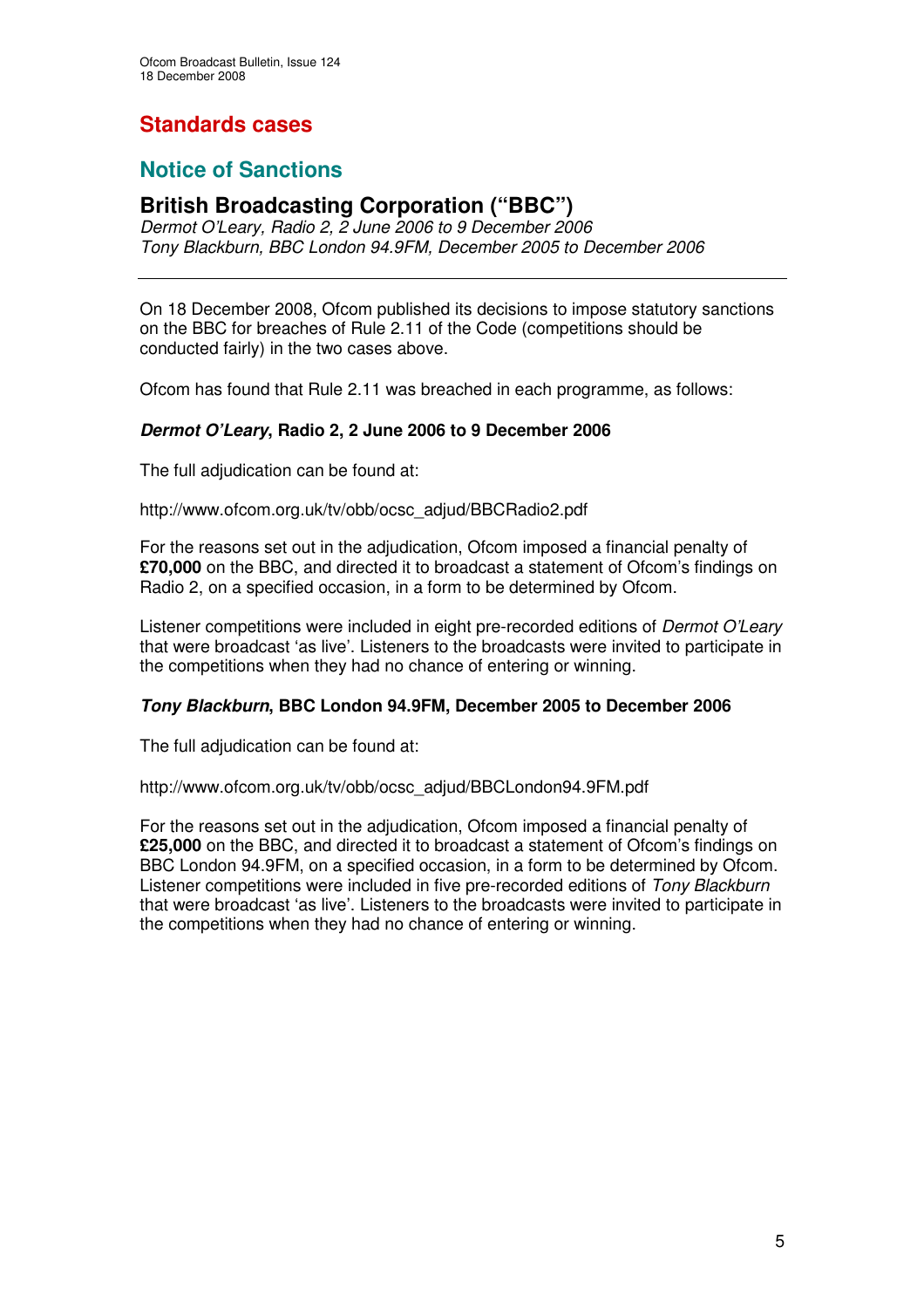# **In Breach**

# **Blue Peter**

*BBC1, 4, 9 and 11 January 2006, 17:00 CBBC, 4, 9 and 11 January 2006, 18:30*

## **Introduction**

In January 2006, the long-running children's programme *Blue Peter* conducted an online audience vote to determine the name of its new kitten.

#### 4 January 2006

The kitten was presented to the viewers during the programme broadcast on 4 January 2006. One of the presenters invited viewers to suggest names for the kitten:

*"We want you to suggest names by email via the internet, we haven't got long 'cos obviously he needs a name as soon as possible so can you get them in by Monday please".*

At the same time, the relevant page of the *Blue Peter* website said:

*"We're giving you the chance to choose the new kitten's name. What do you think he should be called?"*

Emailed suggestions were then collated into a shortlist of five names.

## 9 January 2006

At the beginning of the edition of *Blue Peter* broadcast on 9 January 2006 the presenters introduced the kitten again, and discussed some of the names that had been submitted by viewers. The following conversation occurred between two of the presenters:

- Presenter 1: *"They're very bizarre names. What do you think of those then? Not a lot actually. But ultimately it is your decision because you, your vote, will decide the name of the eighth Blue Peter kitten".*
- Presenter 2: *"Yes and if you haven't suggested a name yet and you would like to, get onto the website now because in about twenty minutes' time we're gonna read some more names out".*

Just before the end of the programme the presenters discussed various suggestions, and the sequence ended with one of them saying: *"Very exciting stuff…it's entirely up to you, you choose".*

As the programme went to air at 17:00, a shortlist of five names appeared on the *Blue Peter* website, with an invitation to viewers to vote for their favourite, and the statement *"the name with the most votes will be the name of the kitten"*.

When the poll closed, a total of 22,489 votes had been cast. The final tally showed 'Cookie' with 8,910 votes (40%) as the winner, and, in second place, 'Socks', with 5,210 votes (23%).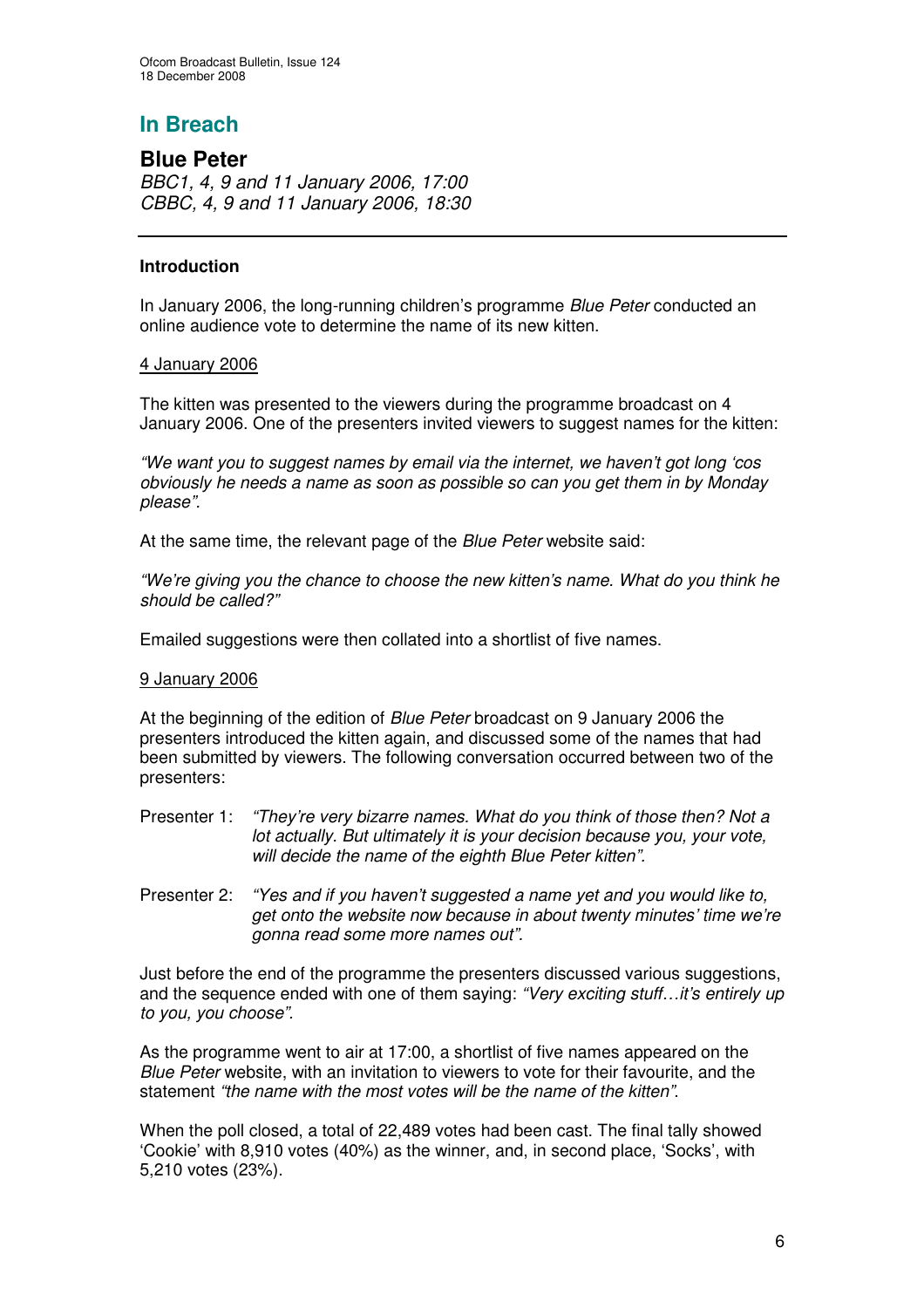# 11 January 2006

During the edition of *Blue Peter* broadcast on 11 January 2006, the presenters announced that the new kitten was to be named 'Socks'. This was despite the name 'Cookie' receiving the most votes.

We asked the BBC for comments with regard to Rule 2.2 of the Code which states "Factual programmes or items or portrayals of factual matters must not materially mislead the audience".

# **Response**

The BBC said the programme's Editor maintained that "it was always his intention that the production team would choose the new kitten's name". The Editor further maintained that he sought to change the presenters' scripts for the 9 January 2006 programme between the rehearsal and the broadcast to make that clear. He wished to avoid giving the impression that the vote alone would determine the kitten's name, and he considered the choice of 'Socks' both to be appropriate for the cat's appearance, and an appropriate matter for "editorial discretion".

The BBC added that during the rehearsal on 11 January 2006, the kitten was given the name 'Cookie', but that at the 'notes meeting' after the rehearsal, the Editor informed the production team that the winning name would be 'Socks'. The BBC reiterated, that "the Editor maintains it was always his intention to have the final say on the name for the new kitten".

The BBC explained that the issue came to the attention of BBC senior management during the second 'trawl' of its content in July 2007. On 20 September 2007 the BBC issued a press release explaining what had occurred, and on the same day the Director General wrote on the BBC's blog, 'The Editors', *"Letting down the children* who watch Blue Peter and who trust it implicitly is a truly terrible idea – even if all that *is at stake is the difference between calling a cat 'Cookie' or 'Socks'."*

During the edition of *Blue Peter* broadcast on 25 September 2007, the following apology was broadcast:

- Presenter 1: (holding a kitten): *"Ah look at that, our pets are loving their new environment. And the new set isn't the only new thing around here. Check out this little fella. This is our brand new kitten, Cookie. He's only 13 weeks old and he's a little ragdoll and he's so cute we're all in love with him".*
- Presenter 2: (with Socks): *"He's absolutely gorgeous. Now you may have already heard of Cookie in the news. Cookie is the name that actually should have been given to Socks when he arrived last year. At the time we asked you to go online for the name that you wanted and Cookie came out on top but he was called Socks, the name that came second. That was wrong so today we'd like to say we're sorry".*
- Presenter 1: *"Yes, we would, and what better way to say sorry than this cute thing, You can read more about Cookie on my blog on the website and why not get online and send him a little good luck message".*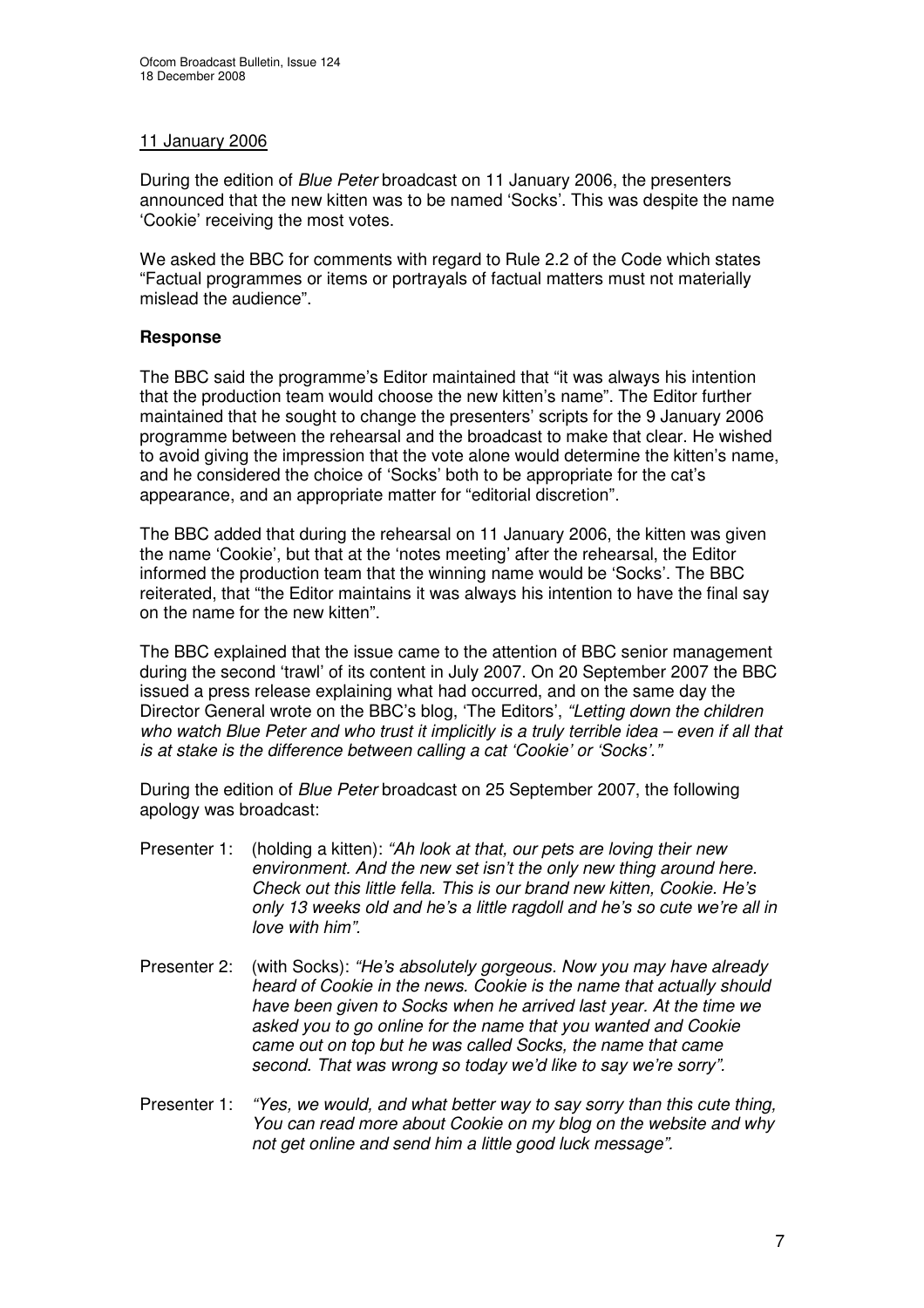# **Decision**

Ofcom recognises that, for editorial reasons, there may be circumstances in which broadcasters may wish to retain the right to veto the outcome of a viewer vote. In such cases, however, we expect this to be made clear to the audience before they participate. The programme should not suggest to the audience that the vote is the only factor that will determine the outcome.

In this case the information given to the audience when encouraging them to participate stated that the outcome of the vote would decide the name of the kitten (this was unequivocal in the programme of 9 January 2006). However, this was not the case. The audience was therefore deceived. This deception involved not only those viewers who voted but also all viewers who watched the programme, believing the kitten's name was the viewers' choice.

Even though the issue concerned something as innocuous as the naming of a cat, Ofcom considers such deception to be serious, especially given that the programme is primarily aimed at children and is one of the UK's longest running and most trusted children's programmes. As the BBC acknowledged, viewers were misled and their trust in the programme undermined. The programme was therefore in breach of Rule 2.2 of the Code.

#### **Breach of Rule 2.2**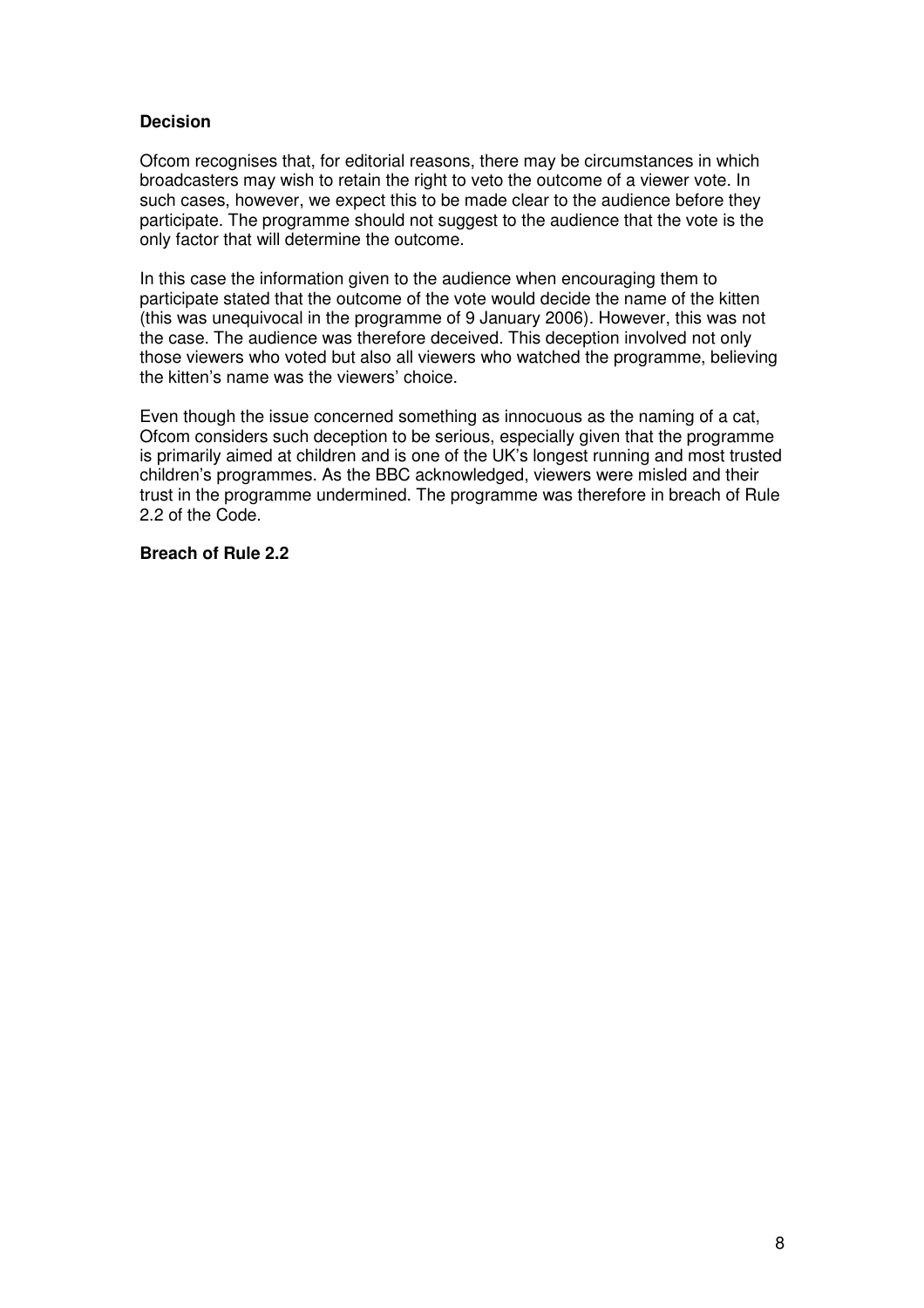# **In Breach**

**Film Café** *BBC Asian Network, 17 February 2007, 10:00*

# **Introduction**

*Film Café* was a weekly radio programme broadcast on BBC Asian Network until June 2007. Once a year, the programme organised its own Bollywood film awards, with categories such as 'Best Actor', 'Best Actress' and 'Best Film'. Some of the categories were voted for by listeners via the BBC Asian Network website. The programme contained encouragements to listeners to vote in this way.

The winners were announced during the edition of the programme broadcast on 17 February 2007. In the 'Best Supporting Actress' category, Hema Malini received the most votes, but Soha Ali Khan was announced on-air as the winner. In the 'Best Actress' category, Kajol Devgan received the most votes but Rani Mukherjee was announced on-air as the winner.

We asked the BBC for comments with regard to Rule 2.2 of the Code which states "Factual programmes or items or portrayals of factual matters must not materially mislead the audience".

#### **Response**

The BBC stated that in the case of the 'Best Supporting Actress', the wrong winner was announced due to human error, as the interactive producer misread the figures. It said that "it appears that the programme's producers did not check the actual figures, and proceeded on the basis that the interactive producer had correctly identified the winning actress".

In the case of the 'Best Actress', the BBC advised that the incorrect winner was announced because a planned interview with the actual winning actress fell through. The BBC explained that the producer had tried to secure interviews with all the winners. Some of these interviews were pre-recorded and some were arranged to take place as a live element of the programme. However, the production team had no contingency plan in case a problem arose with the live interviews.

At approximately 11:00 (an hour into the programme), the producer received a telephone call from the winner's assistant to say that the interview would not take place. The producer decided to announce Ms Mukherjee (the runner-up) as the 'winner' of the 'Best Actress' award and use a pre-recorded interview with the director of the film that had resulted in Ms Mukherjee being nominated for the award.

On 29 September 2007 the BBC Asian Network broadcast the following apology:

*"As you may have heard, in February this year, Film Café, a programme that is no longer on air, announced its listener chosen Film Café Award winners. It's now clear that we made some mistakes in announcing the results of those awards.*

*Under the Best Actress category, we wrongly announced that Rani Mukherjee had won the award when in fact the listener's choice was Kajol.*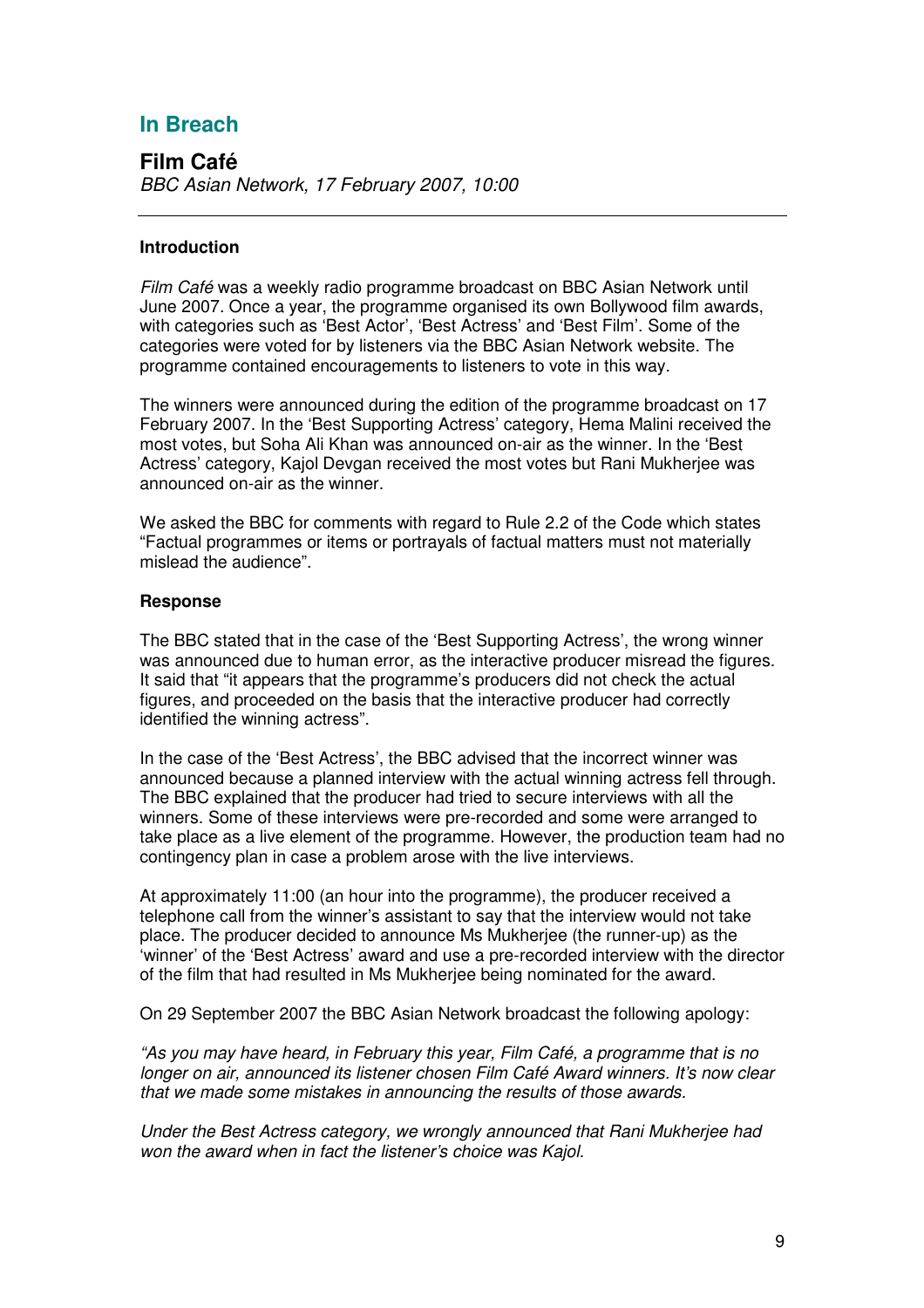*We also mistakenly announced the result of the Best Supporting Actress award as Soha Ali Khan when it should have been Hema Malini. These were bad mistakes and the Asian Network apologises unreservedly for them".*

The BBC said that in both instances it "accepts that the audience was misled", but distinguishes between the two cases, in that in the case of the 'Best Actress' award an incorrect winner was announced "as a result of a deliberate action by the producer", whilst in the case of the 'Best Supporting Actress', the incorrect winner was announced "due to human error".

It added that the decision to substitute Ms Mukherjee for the winner chosen by the listeners "was made by the producer based on her belief as to what was best for the programme" and that her action "contravened the BBC's Editorial Guidelines".

## **Decision**

Ofcom recognises the distinguishing factors in this case. However, both instances resulted in the audience being deceived about the true results of the votes. This deception affected not only those listeners who voted but also all those who listened to the programme.

We note that an error in reading the results led to the incorrect announcement in the 'Best Supporting Actress' category. We accept that human error can occur in the course of broadcasts. However, we expect broadcasters to have procedures in place to validate the results of audience votes before they are broadcast and therefore minimise the likelihood of mistakes being made on air.

We also accept that unforeseen circumstances can affect the content of broadcasts. Again, we expect broadcasters to have in place contingency plans that can be instigated should the unexpected happen. These plans should not include actions that could result in the audience being misled.

The case demonstrates the production team's lack of regard for the Code when planning the programme. Its failure to properly prepare and conduct the poll resulted in the audience being misled. The producer's decision to change the outcome of the 'Best Supporting Actress' vote also reveals a willingness to exploit audience trust in the programme and knowingly mislead listeners. The programme was in breach of Rule 2.2 of the Code.

## **Breach of Rule 2.2**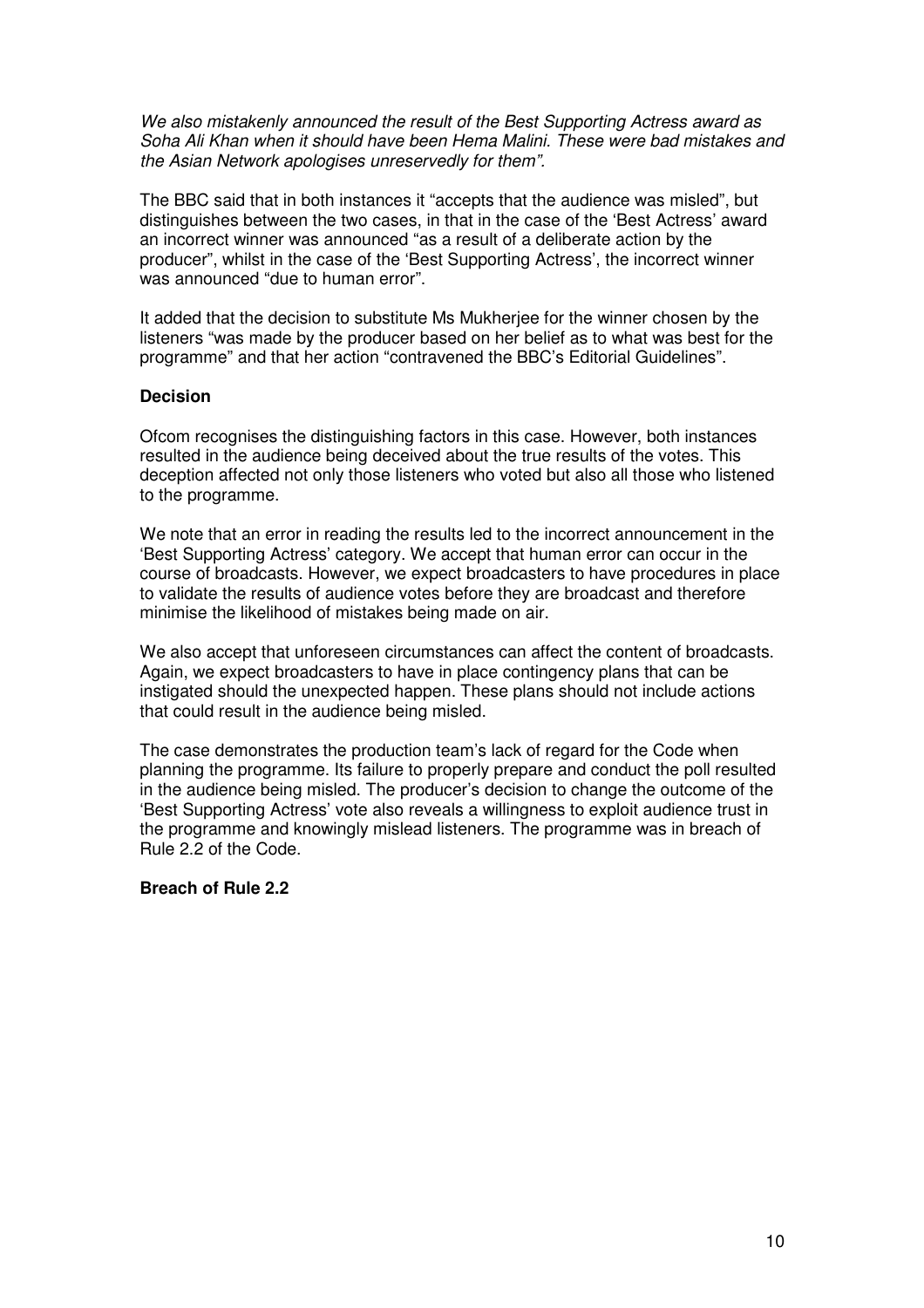# **In Breach**

# **The Tom Robinson Show**

*BBC 6 Music, September 2006*

#### **Introduction**

*The Tom Robinson Show* is broadcast on BBC 6 Music. In September 2006 the programme included an ad hoc competition to win tickets to a concert. However, no entries were received from listeners and a winner's name was subsequently made up by the producer of the show.

Ofcom requested the BBC's comments under Rule 2.11 of the Code (fair conduct of competitions).

#### **Response**

The BBC advised that in or around September 2006, Tom Robinson had interviewed members of a music band. During the interview, the band made an unplanned offer to listeners of a pair of tickets for a forthcoming concert. An ad hoc competition was created in which listeners were invited to submit a text message to the programme with the answer to a music based question, on the basis that the first correct answer would win the tickets. No entries were received and, on the spur of the moment, and in order to spare the band, the programme and the presenter any embarrassment, the producer invented a winning name which was broadcast.

The BBC accepted that a breach of trust took place because the audience was knowingly misled by the producer into believing that the winner announced on air was a listener who had entered the competition. However, it continued that no individual involved made any financial gain from this practice and nor did the BBC. The BBC believed that it was evident from the manner in which the producer came forward to admit what had happened that he had had intended no personal gain and that the motive was not to deceive the audience, although the BBC accepted that was the result.

In mitigation, the BBC said that it had not occurred to the producer at the time to think about the issue of audience deception and that his intention had been to produce the best programme he could and to spare the band and those involved from embarrassment in the face of no listener entries to the competition. The BBC stated that it should have been clear to the producer that he should apply Editorial Guidelines and that any proposal to step outside those guidelines should have been referred to the Controller of Editorial Policy. Further the producer could have referred the issue up to the Head of Programmes or more senior members of staff who would have advised him of a different course of action.

The BBC urged Ofcom to take into account the fact that this was an unplanned competition, spontaneously established in response to an offer of tickets, made live on air by the guest band and where the misjudgement occurred on the spur of the moment by the producer to avoid any embarrassment to those involved. It added that, in addition, no member of the public was disadvantaged or was deprived of the opportunity to win the prize.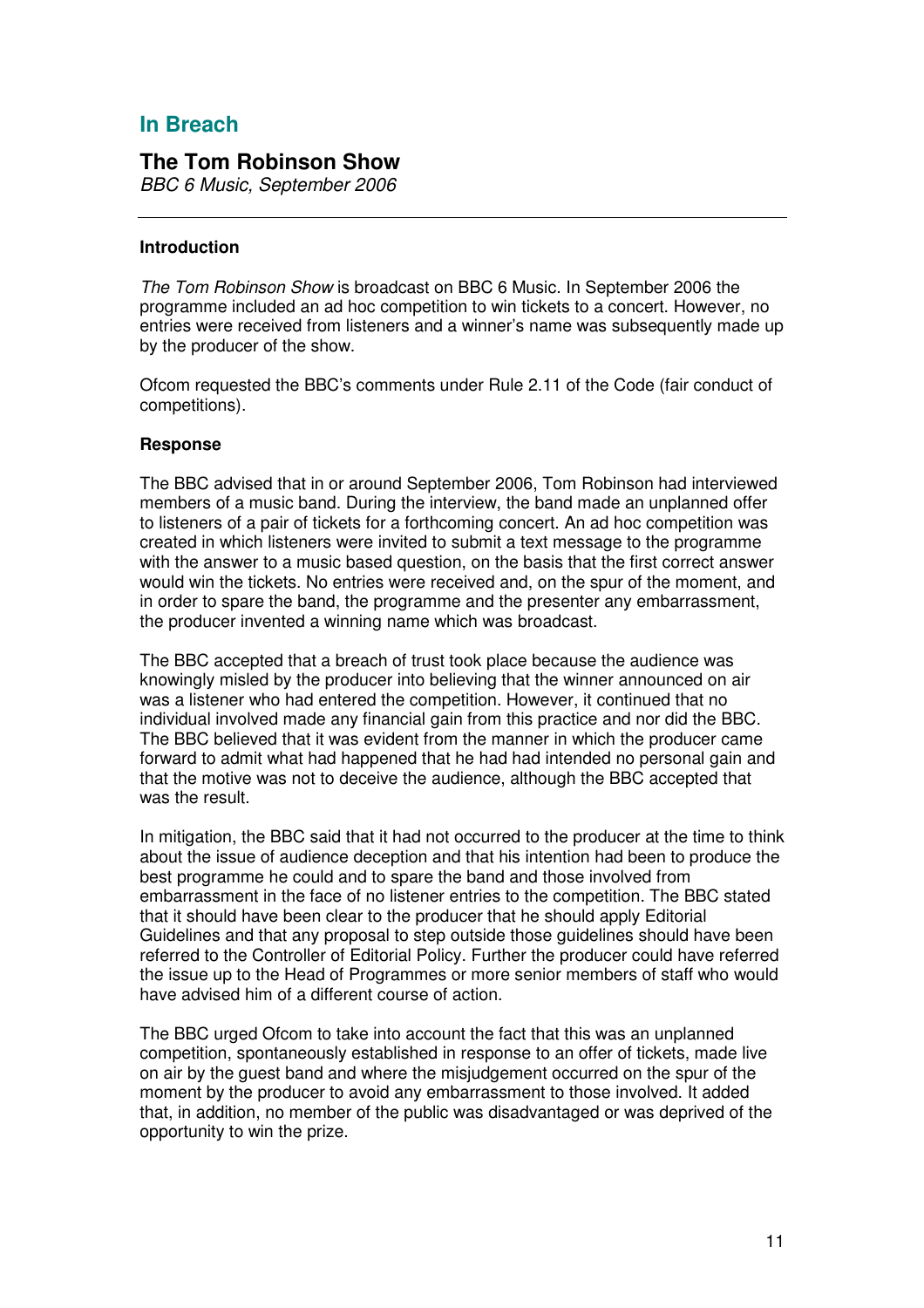# **Decision**

Rule 2.11 of the Code states that "Competitions should be conducted fairly, prizes should be described accurately and rules should be clear and appropriately made known".

Ofcom noted the circumstances that led to the deception of the programme's audience in this case. In particular, the decision to fake a winner was taken on the spur of the moment during a live broadcast, when no entries had been received for the competition.

Ofcom noted that on this occasion no audience harm was caused because no text messages from listeners were actually received. However, it was clear on this occasion that both editorial continuity and a desire not to embarrass the band took precedence over audience trust in a misguided attempt to hide the fact that no listeners appeared to be interested in the tickets on offer.

By concluding the competition with a fake name, the competition was conducted unfairly, and was therefore in breach of Rule 2.11. Breaching the audience's trust in this way is unacceptable, regardless of the circumstances in which it has occurred.

#### **Breach of Rule 2.11**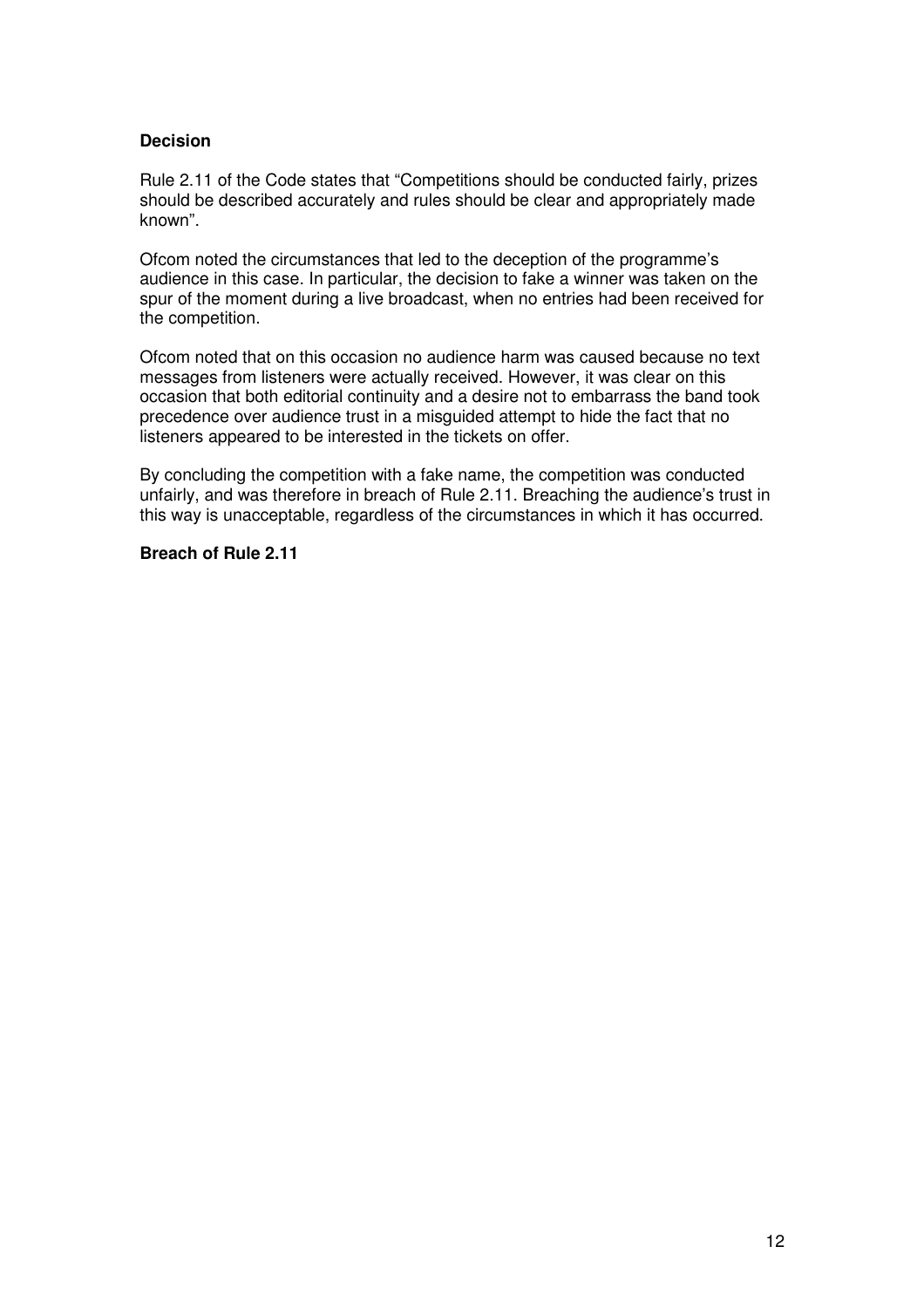# **Statement on other BBC competitions**

# **Various programmes**

*Various BBC radio & television services, various dates between 1 January 2005 and June 2007*

#### **Issue**

The BBC advised Ofcom that when it decided to investigate instances involving audience deception and the use of PRS in programmes it had deliberately cast its 'trawl' widely. The trawl had been conducted at a time when newspapers were publishing allegations of serious malpractice across the broadcasting industry. The BBC said that it had wished to find any areas where BBC programmes were not being made to the highest standards, and that it had uncovered a variety of concerns in relation to the fair conduct of competitions. It had categorised a number of the instances as "less serious". Among these instances there were a number of common themes, for example: the filtering of competition entrants for editorial reasons; taking steps to produce winners when competitions were run fairly but produced no entrants; assisting competition entrants to enable them to win prizes; and portraying entrant selection as random in cases when it was not.

In relation to the instances that the BBC had categorised as "less serious", the BBC said that in some cases it found that local management had discovered examples of poor practice prior to its investigations and already put a stop to it. It also said that staff turnover in production areas was relatively high. As a consequence, whilst individuals came forward to reveal practices and were confident that the events they described had happened, they had been unable to provide important details such as transmission dates or, on some occasions, even programme titles. The BBC said that it had also dealt with incomplete information, such as a lack of available telephony data, and accounts of incidents which were no more than hearsay. The BBC said that cases it could not adequately substantiate had not been taken any further. It also stated that its assessment at the time had been that there had been instances of poor practice, but not of the same level of seriousness as those specifically reported to the BBC Trust and to Ofcom as serious editorial breaches.

## **Conclusion**

As evidenced by the sanctions imposed on the BBC and other broadcasters in this area, Ofcom considers cases that involve audience deception to be extremely serious. This is because any such deception goes to the heart of the issue of trust between a broadcaster and its audience.

If substantiated, the alleged practices summarised above are likely to have breached Rule 2.11 of the Code, which requires competitions to be conducted fairly.

Ofcom notes that the BBC has been unable to verify a number of alleged instances that came to light during its trawl due to incomplete recollections of production staff or a lack of available data. In the absence of specific data, it is not possible for Ofcom to reach a decision on individual cases. However, Ofcom is concerned by the diverse nature of the "common themes", which appear to indicate that, at the time, a lack of clarity or understanding by BBC production staff of the importance of conducting listener and viewer competitions fairly. In this regard, Ofcom has taken into account the extensive steps taken by the BBC to uncover these issues and the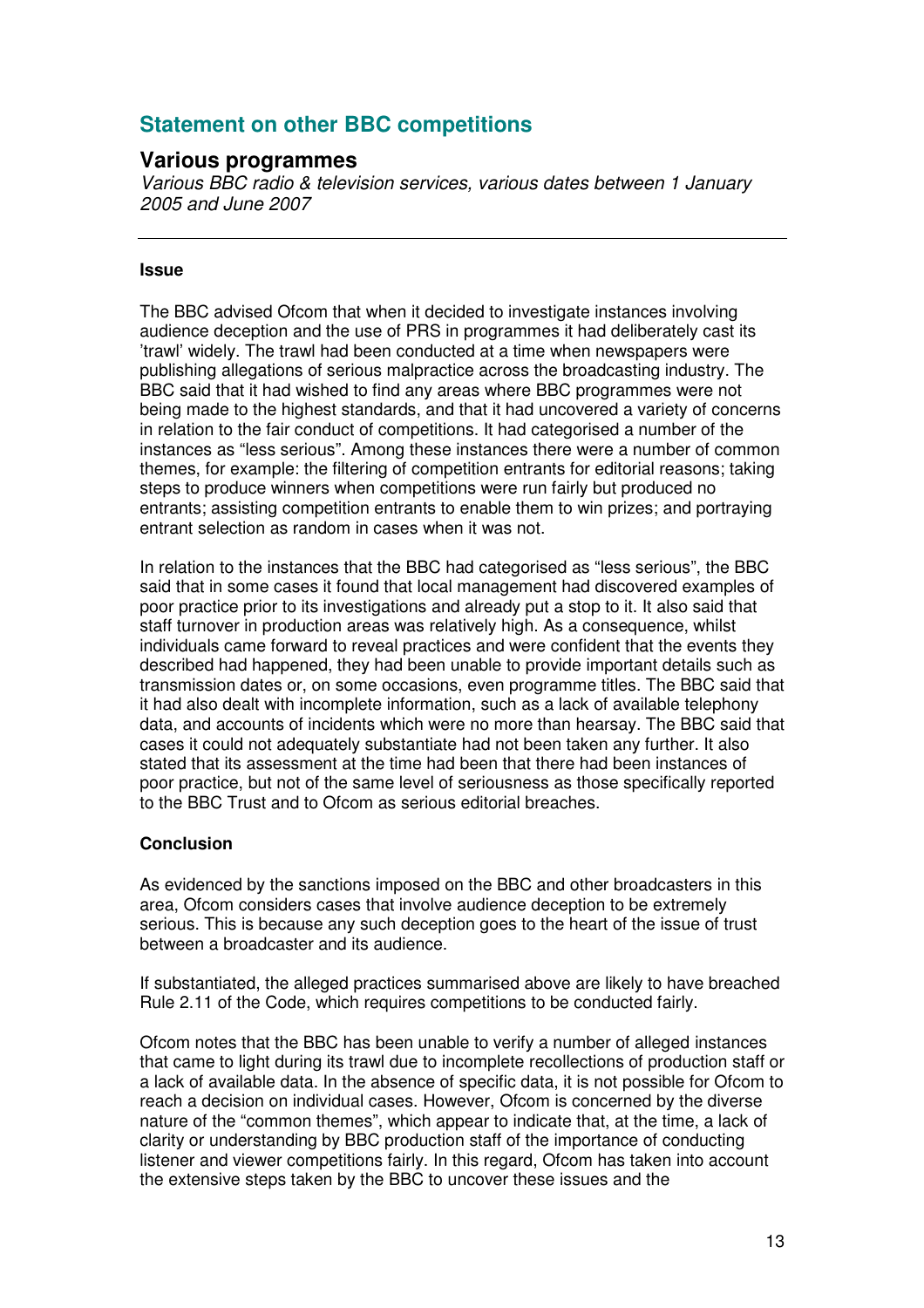comprehensive remedial measures now in place, such as its "Safeguarding Trust" mandatory training programme, the revisions to the guidance attached to its Editorial Guidelines and the tightening of its management controls (see page 4, above).

In light of these actions, and also because of the lack of evidence available, Ofcom does not intend to take further regulatory action in respect of these matters. However, we take this opportunity to stress once again the need for broadcasters to take particular care to ensure that their competitions are conducted fairly. We also remind broadcasters that where Ofcom identifies a breach of the Code as serious, we will consider imposing statutory sanctions.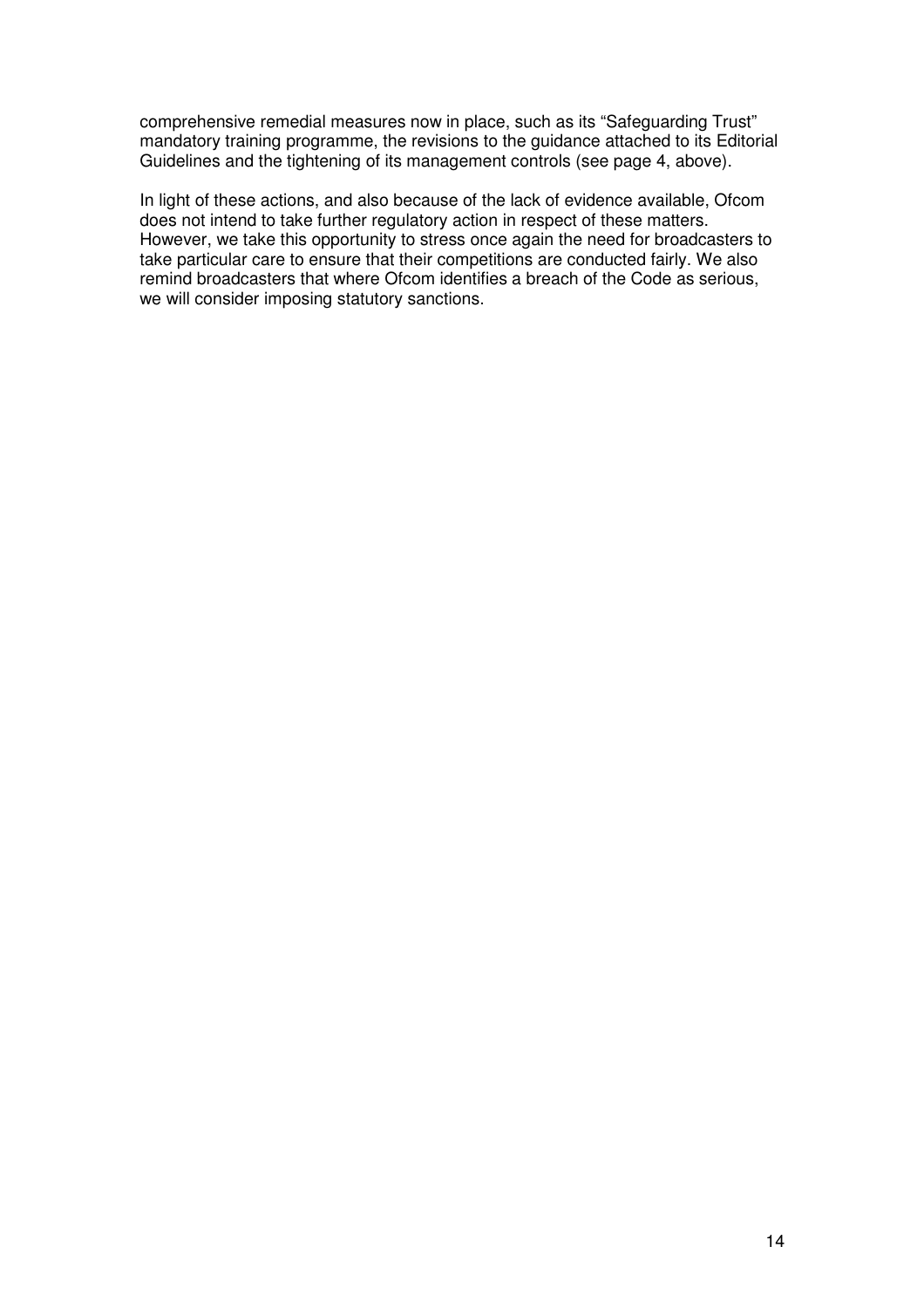# **Not in Breach**

# **Audience voting in various BBC television programmes**

*Strictly Come Dancing, BBC1, 15 December 2007, 18:00 Sports Personality of the Year, BBC1, 9 December 2007, 19:00 Strictly Come Dancing: The Final, BBC1, 22 December 2007, 21:25 Eurovision: Your Decision, BBC1, 1 March 2008, 19:00 I'd Do Anything, BBC1, 10 May & 31 May 2008, 19:30 & 18:00 Last Choir Standing, BBC1, 30 August 2008, 18:00 Eurovision Dance Contest, BBC1, 6 September 2008, 20:00*

# **Introduction**

Ofcom received a total of 24 complaints about the programmes listed above. All of the complainants contacted Ofcom after having trouble getting through on phone lines to register votes.

The complainants' reactions to difficulties registering votes varied. Complainants variously said:

- merely that they had been unable to vote;
- that because they (and in some cases, others they knew of) had been unable to vote the result was not fair;
- that because they (and in some cases, others they knew of) had been unable to vote they suspected the vote was 'fixed';
- one complainant experienced difficulty voting on a landline phone but did succeed by calling from a mobile phone; and
- one complainant objected that she had tried to vote for a nation in the *Eurovision Dance Contest* well within the voting 'window' but received recorded messages saying the vote had been closed.

Ofcom sought comments on all of the above cases from the BBC under Rule 2.2 of the Code (factual programmes or items or portrayals of factual matters must not materially mislead the audience).

# **Response**

The BBC explained that there a number of factors beyond its control that can result in callers not being able to register a vote. For example, some viewers misdial, and some call outside the voting 'window', despite clear information about the opening and closing of lines being given in the programmes.

Further, the BBC said, in particularly popular programmes, there can be instances of some congestion in the system. The BBC takes steps to address that possibility, for example by telling viewers that lines may be busy and if they don't get through they should try again. This was done, for example, in the 2007 final of *Strictly Come Dancing*.

The technology used for handling telephone votes is operated by BT and is extremely robust, capable of handling 190,000 votes per minute. Viewers' votes are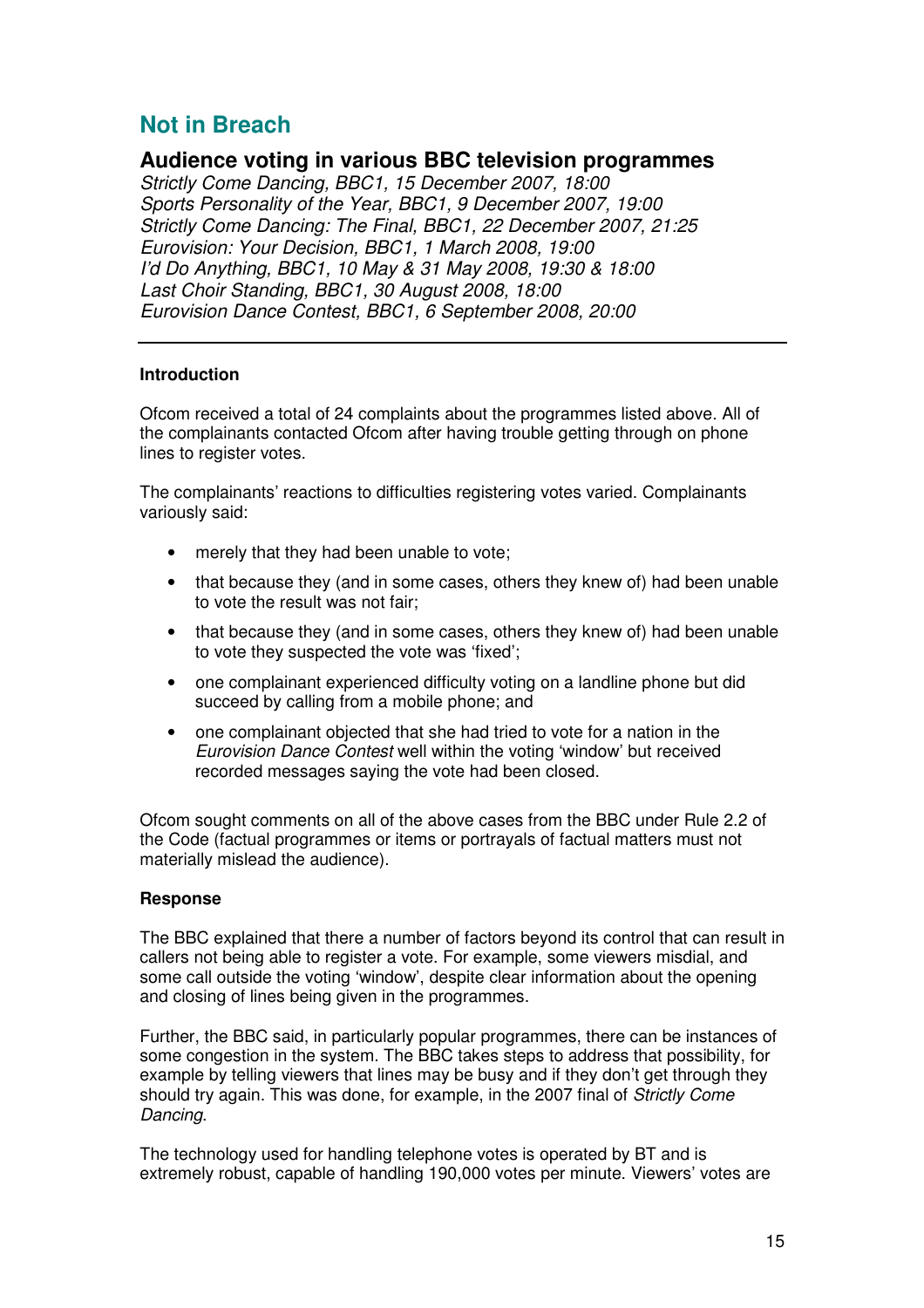recorded by an automated system and although the precise call duration depends on how long the caller stays on the line after hearing the recorded message telling them their vote has been registered, the same charge (a 'drop charge') is applied regardless of how long the caller stays on the line.

The broadcaster said that for most programmes that use voting, BT staff are on hand to make adjustments if there appears to be a risk of congestion, and inform the BBC and service providers of any such issues. BBC staff also monitor the flow of votes and liaise with the BBC's Audience Services group, the contact point for complaints.

In respect of *Eurovision Dance Contest*, the BBC supplied a recording with a 'burntin' time code that clearly showed the voting beginning at 21:19 and ending at 21:35. Presenters declared when the vote opened, and twice captions warned of its imminent closure – at 21:32 (*"lines close shortly"*) and at 21:34 (*"only a minute left"*).

#### **Decision**

Ofcom found that the problems encountered by viewers were not matters that called into question any of the programmes concerned. Ofcom was satisfied that in all cases the problems in getting through to vote were likely to have been because of mistakes made by the callers when dialling or misunderstanding when voting periods began and ended, or simply because of congested lines.

The BBC confirmed that in September 2007 – therefore before any of the programmes referred to in this Finding were broadcast – technical changes were made so that callers who don't get through or who call outside the voting 'window' are not charged<sup>1</sup> and will hear a message explaining that their vote has not been registered.

It is important to stress that lines can become overwhelmed, particularly soon after voting lines open during the most popular shows. This can mean that some callers will hear engaged tones. This should not be understood by callers as anything more than the effect of heavy demand on the system as a whole.

Some complainants questioned why one contestant's number was engaged but another's was not. In such cases viewers should be reassured that the technical structure of the telephone network does not allow for calls for different contestants to be treated differently. At least the first eight digits of the phone numbers (the 'stem' numbers) are the same for all contestants, with only the last few (often two) digits of the phone number specific to a contestant. The preceding 'stem' digits common to all the numbers are those used by the network to route the calls to the vote recording system. The system answers calls in turn using a large number of answering points that can capture any of the votes, i.e. any of the final identifying digits. The chance of a call getting through is therefore the same, regardless of which contestant a caller is voting for<sup>2</sup>.

#### **Not in breach**

 $1$  Ofcom understands that in these circumstances a premium charge is not incurred but that network charges applied by the caller's telephone network provider may be still be charged. Such charges are outside the control of the broadcaster.

 $^{2}$  The premium rate telecoms regulator, PhonepayPlus (PP+), has published some FAQs on this subject, available at: http://www.phonepayplus.org.uk/consumers/faq/default.asp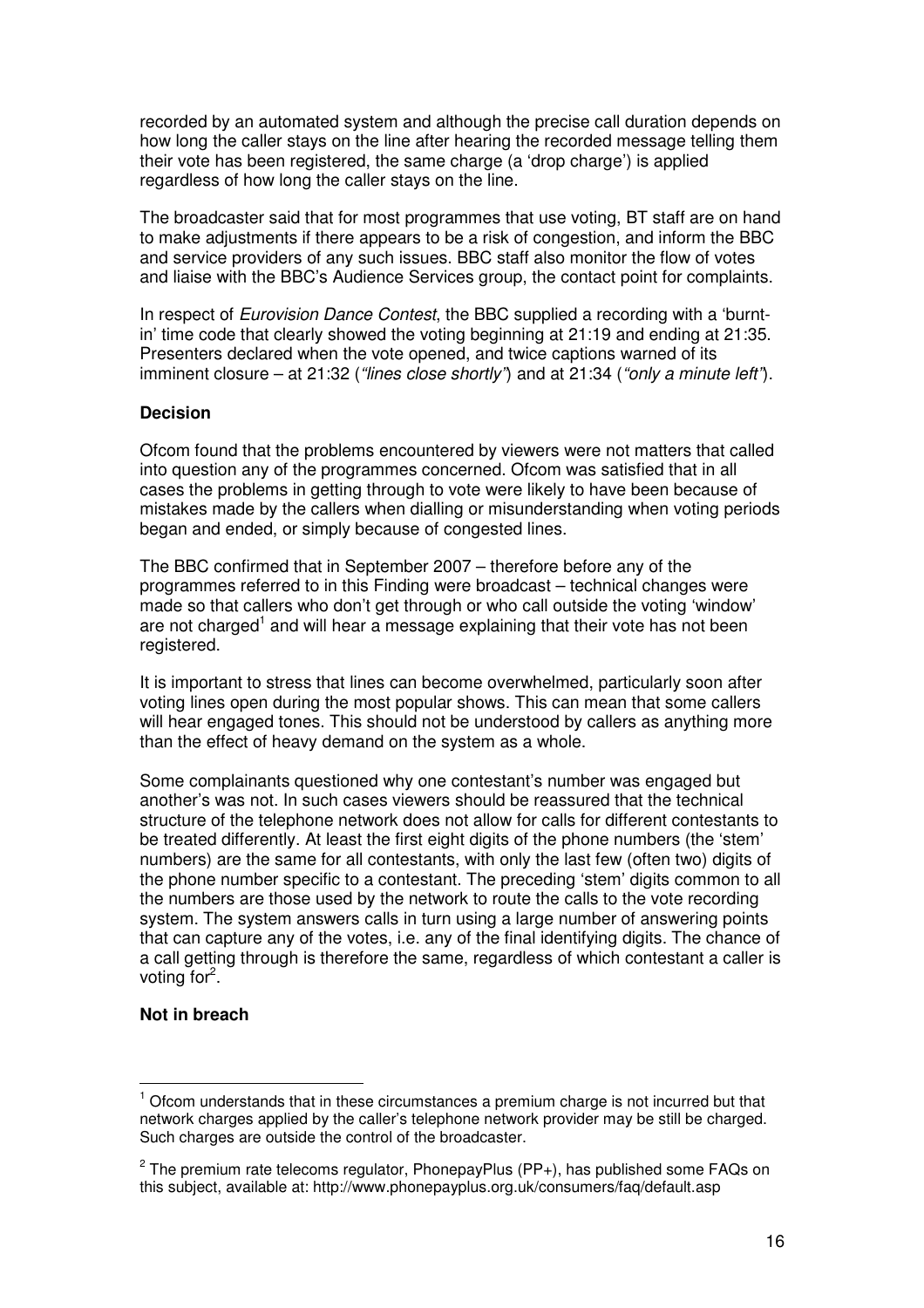# **Not in Breach**

# **Sports Personality of the Year**

*BBC1, 9 December 2007, 19:00*

# **Introduction**

In this long-standing annual sports review and award programme viewers were encouraged to call premium rate telephone numbers to vote for the Sports Personality of the Year. Six viewers alleged that the public vote was improperly conducted.

Two sets of trophies were seen in the programme. One set was present in the programme's venue (the National Exhibition Centre, Birmingham); the other set was in Las Vegas and shown with two of the sportsmen in the vote, the boxers Ricky Hatton and Joe Calzaghe. Four complainants believed that the trophies in Las Vegas were the originals and suggested that the vote had been "rigged" because, they asserted, the original trophies would only have been sent to the USA if the BBC had known in advance that one or both boxers would be successful in the vote.

The other two viewers considered the BBC's actions in arranging for trophies, whether originals or copies, to be in Las Vegas was itself an indication of prior selection of winners.

Public voting took place only over the course of the live programme, the ten contenders having been previously chosen by shortlists compiled by 31 magazines and newspapers and a panel of sports experts.

Ofcom sought comments from the BBC in respect of Rule 2.2 of the Code (factual programmes or items or portrayals of factual matters must not materially mislead the audience).

## **Response**

The BBC stated that the originals of the trophies were in fact on set in the UK when the programme was broadcast live from the National Exhibition Centre in Birmingham. The trophies in the USA were copies.

Copies had been ordered and used for the sequences broadcast live from Las Vegas because the producers considered it likely that either or both of the boxers would do well in the vote. Further, the BBC said that the incumbent Sports Personality of the Year, Zara Phillips, was shown carrying the real trophy to the trophy table at the home venue in Birmingham.

The BBC supplied a list of the voting figures to Ofcom together with certification by a third party verifier that the vote had been properly conducted.

The BBC also said that precisely the same arrangements had been used in 2005. Andrew Flintoff was at the time on tour in Pakistan and was voted the winner. On the night he had been presented with a replica trophy; he received the real trophy later when he was back in England. As with 2007's coverage, three replica trophies had been used for the overseas link.